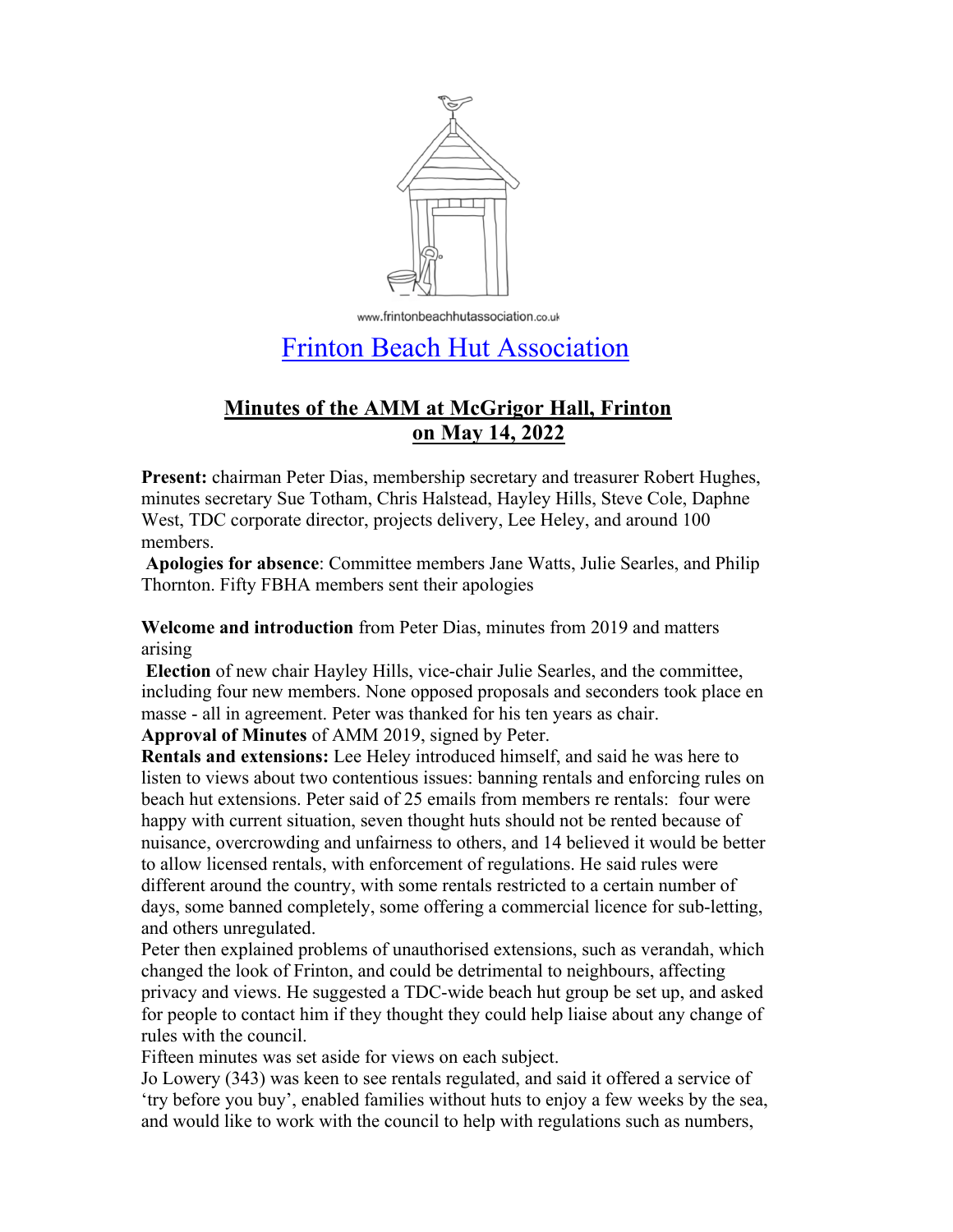and safety issues. Michael Chaplin, (100 the Leas), said he had no objection to rentals, but did not want one person owning lots of huts which they would then rent out. Jane Whitnell, (H55) said the rent went towards the costs of the hut, and it was good to allow others the chance to enjoy the huts. Stephen Locks(395) thought businesses should not be allowed, but the income for individuals helped towards keeping the hut well maintained. Julia Gaston (159) said the huts had been rented out for years, and originally she was asked by the council to rent out her hut, and could see no problem with continuing to do so. Ann Davis (516) agreed, saying maintenance costs are high, and when not using the hut themselves, they rented out the hut - many families come year after year, bringing a trade bonus for local shops. She said renters would welcome guidelines. Caroline Sawyer (644) said the council was targeting hut renters because it was easy money, when other issues such as parking were ignored. Hayley Hills, chair, pointed out that parking is free because the land was gifted with the condition there would never be a charge. Stephen Castell (601) suggested the motivation behind the rental ban suggestion was merely financially motivated, and TDC would never be able to enforce it, as other issues were not enforced either. He asked for confirmation whether rentals had always been illegal – for about 50 years- and if owners could continue to rent the huts this year, while the rule is under scrutiny, because otherwise it would throw into doubt a lot of bookings. Joy Sanders (669) said Suffolk council had a good policy of allowing rentals, and suggested we use their terms and conditions. Jo Lowery added that rather than one person owning many huts, most of them were rented out by managers on behalf of owners. And finally she said it was good to promote the area by renting out huts to those who couldn't own. Jacey Dias, (334) pointed out that the rentals sometimes welcomed large parties, with dangerous and anti-social attitudes- especially about bbqs. "Regulations are a very important part of this review".

#### Then the discussion went on to **beach hut extensions.**

Mary Barralet (h257) was concerned that steps were encroaching on paths and made access very difficult. Chris Brindle (22 Leas), said the original footprint and designs dated back to the 1950s, and there was room to refresh design restrictions. He said though some did not comply, the variety was attractive. He wanted to know which bits were unacceptable – the cupboards underneath the huts? Platforms? Balconies? Pitch of the roof? Would TDC force you to pull it down before granting a licence if you sell? Ann Davis (516) said her hut had been modified many years ago to make the steps safer and felt she had not encroached or affected anyone else's enjoyment. Peter Dias (334) said one owner had been devastated by extensions either side of his hut, and felt it obscured his view and affected his privacy. Stephen Castell (601) said that extensions were banned in the licence, so why would anyone do that.

Lee Heley(TDC) said he would take all views back to the council.

**Membership report** Robert Hughes said in 2019 we had 790 members, which had now increased to 819, which was a very healthy representation. He asked for anyone receiving postal copies to consider allowing us an email address if possible, to save postage. Membership stickers are available from Robert.